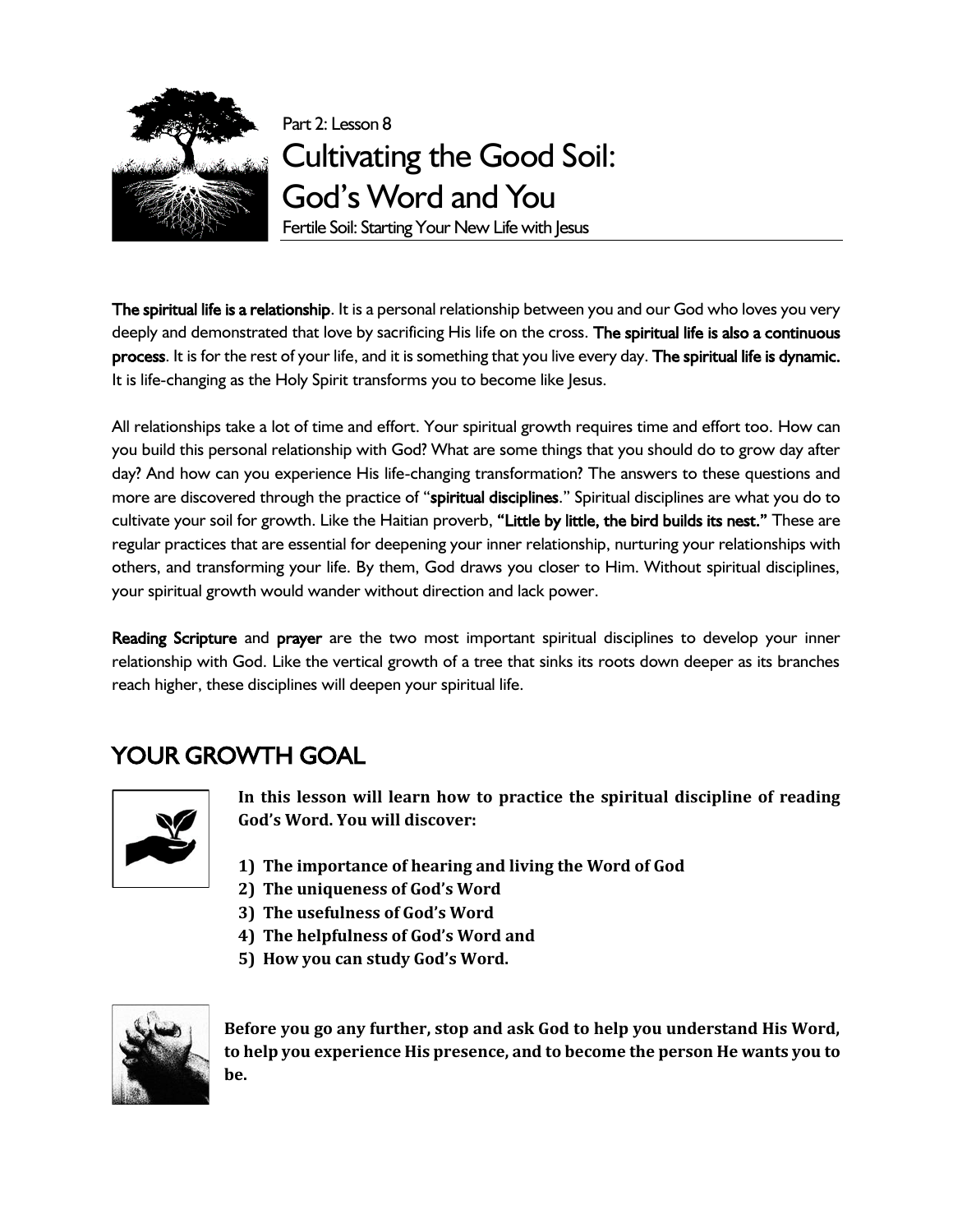## AN ILLUSTRATION ABOUT GOD'S WORD: The Wise and Foolish Builders (Matthew 7:24-29)



Jesus told this story about the importance of hearing and doing God's Word.

*"Therefore everyone who hears these words of mine and puts them into practice is like a wise man who built his house on the rock. The rain came down, the streams rose, and the winds blew and beat against that house; yet it did not fall, because it had its foundation on the rock. But everyone who hears these words of* 

*mine and does not put them into practice is like a foolish man who built his house on sand. The rain came down, the streams rose, and the winds blew and beat against that house, and it fell with a great crash." When Jesus had finished saying these things, the crowds were amazed at his teaching, because he taught as one who had authority, and not as their teachers of the law (Matthew 7:24-29).*

What is the main purpose of this story about the builders?

What do you think the rains and winds represent?

According to Jesus, what two responses to His Word are necessary to be considered wise?

How does this story help you understand what you need to do to live your spiritual life?





**Reflection Exercise:** Later, when you have time, find some sand and hold it in your hand. Also, find a rock and hold it in your other hand. Examine their strengths and weaknesses. Why would one make a weak foundation and the other a strong one? Think about the storms, difficulties, that you have faced in your life. How might your life have been different if you had depended on Jesus and followed His teachings?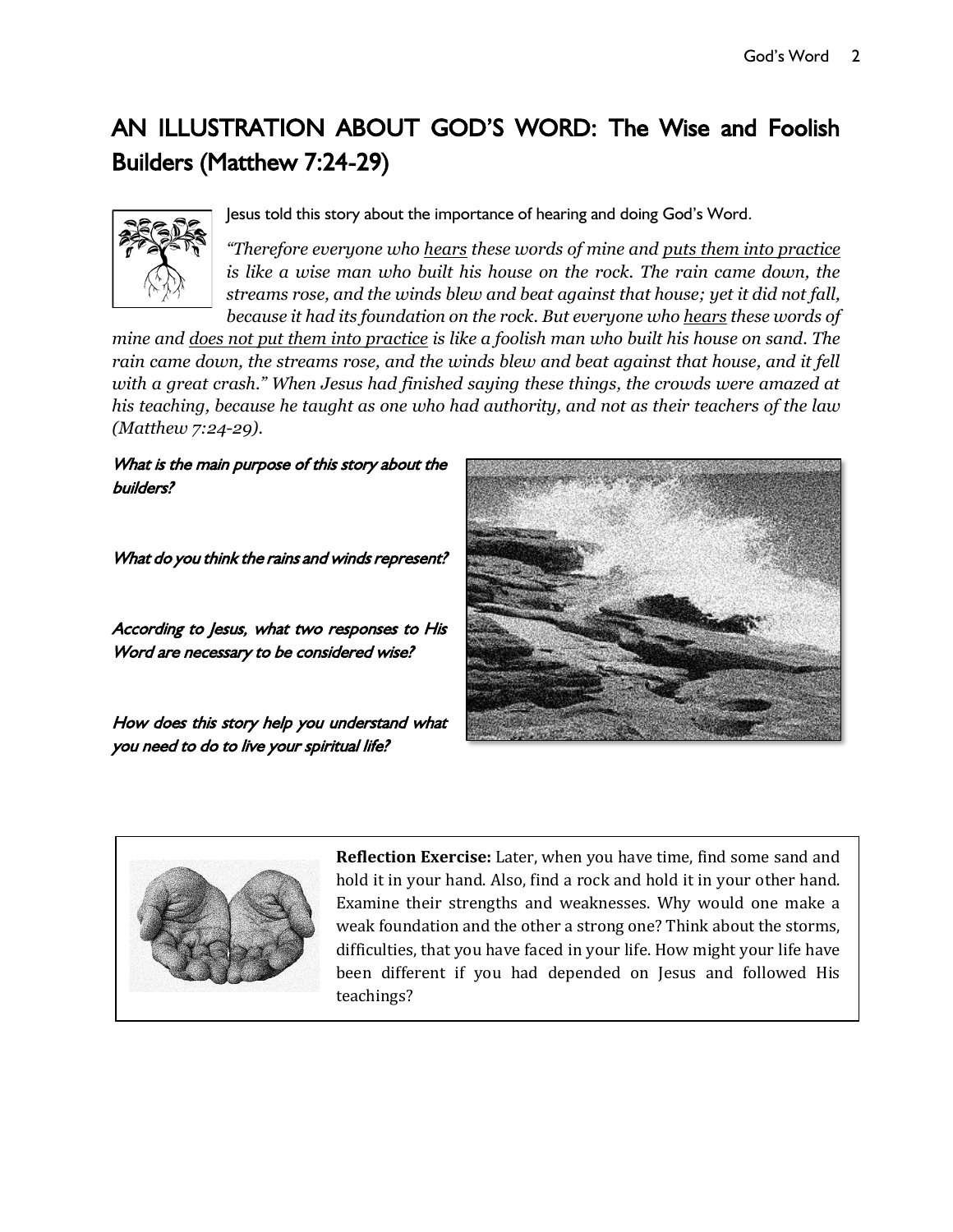### DIGGING DEEPER: READING GOD'S WORD



When Jesus finished His story, the Scripture recorded, *"[the people] were amazed at his teaching*." Jesus' words were powerful and transforming. That same transforming power is available to every Christian today. God has given us a special gift—His written Word, often called the Bible or the Holy Scriptures. The God of the Bible is a God who reveals Himself. God wants you to know Him, and His Word shows you what He is like

and what you need to know to live in a relationship with Him. Scripture has the power to transform you, to guide you on the paths through life, to encourage you when you are troubled, and to strengthen you when you are afraid. Every Christian who desires to become "good soil" must develop a discipline of reading God's Word.

The Scriptures are a record of the interactions between God and His people. There are two parts, the Old Testament, written before Jesus' birth, and the New Testament, which records the life and teachings of Jesus and His followers. The Old Testament contains 39 books in four sections: (1) the Law, (2) History, (3) Wisdom Literature, and (4) the Prophets. The New Testament contains 27 books in four sections: (1) the Gospels, (2) the Acts of the Apostles, (3) the Letters of the Apostles, and (4) Revelation.



### UNDERSTANDING THE BIBLE

#### 1. THE BIBLE IS UNIQUE

Why is the Bible special? What makes it different from other books? Read the following verses to understand where the Bible came from and why it is unique.

- ❖ *Above all, you must understand that no prophecy of Scripture came about by the prophet's own interpretation of things. For prophecy never had its origin in the human will, but prophets, though human, spoke from God as they were carried along by the Holy Spirit (2 Peter 1:20-21).*
- ❖ *This is what we speak, not in words taught us by human wisdom but in words taught by the Spirit, explaining spiritual realities with Spirit-taught words (1 Corinthians 2:13).*
- ❖ *All Scripture is God-breathed and is useful for teaching, rebuking, correcting and training in righteousness, so that the servant of God may be thoroughly equipped for every good work (2 Timothy 3:16-17).*

#### According to these verses, where did Scripture not come from?

What is the origin of Scripture?

What do you think the words "God-breathed" means?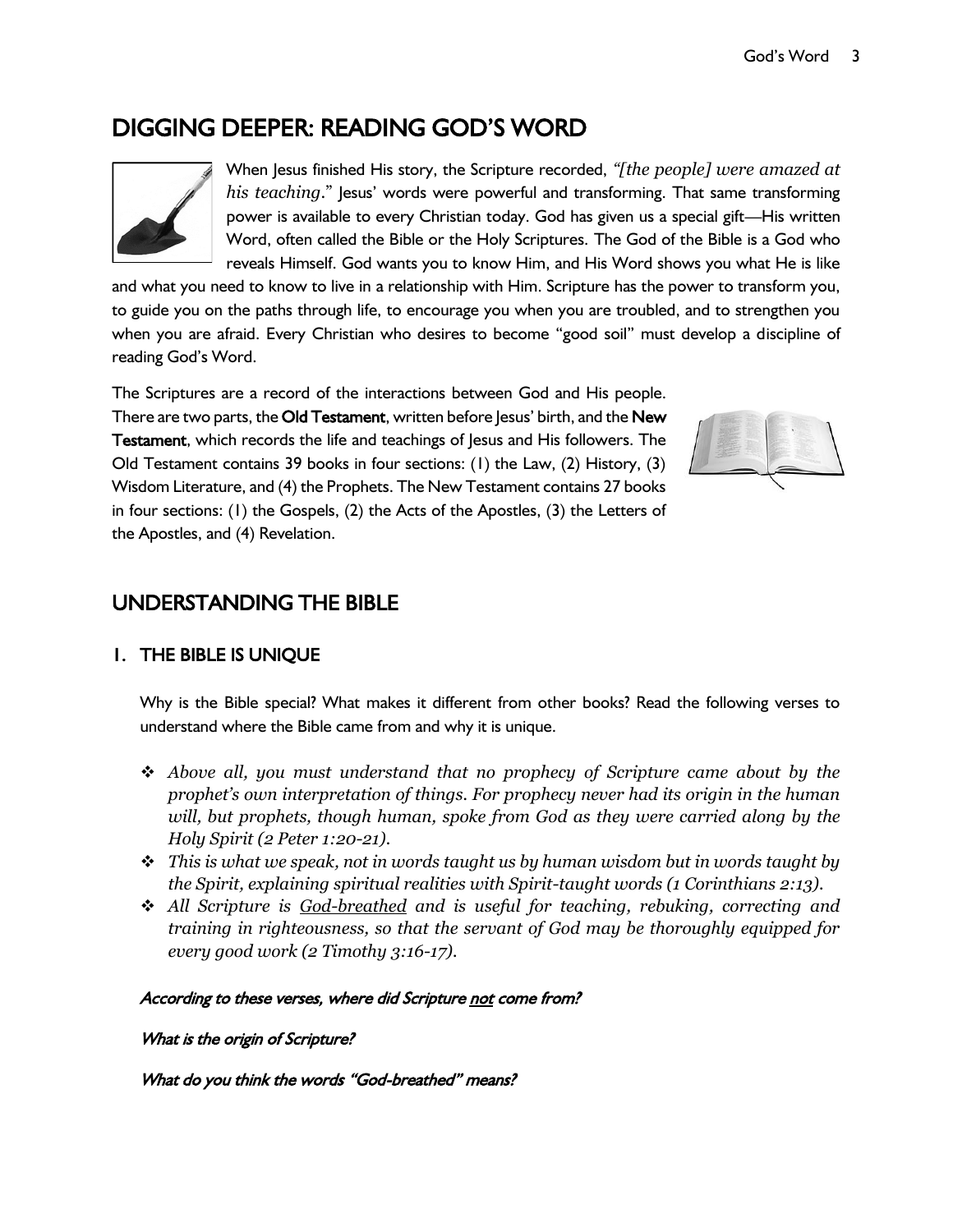The Bible is different from other books written by men. God is the source of the Scriptures; He originated it, and Jesus is the central message. His Holy Spirit influenced the human writers and actively supervised them as they wrote to ensure the Bible's truthfulness. This is called inspiration, and that is what the Scripture means by the word "God-breathed."

#### Knowing that the Bible is inspired by God, how does that make you feel about reading it?

#### 2. THE BIBLE IS USEFUL

Read 2 Timothy 3:16-17 again: "*All Scripture is God-breathed and is useful for teaching, rebuking, correcting and training in righteousness, so that the servant of God may be thoroughly equipped for every good work."* Scripture is useful in four ways:

- 1) Teaching- it delivers truth; it provides God's fundamental principles and practices for life.
- 2) Rebuking- it convicts us of our wrongs through the Holy Spirit working through Scripture. Like a light on a dark night, the Bible reveals the various ways that we violate God's plan and principles so we can turn back towards God.
- 3) Correcting- it restores us and sets our feet back on the right path.
- 4) Training in righteousness- it provides instruction to develop a godly character as it gives us strength and skills for living.

These four benefits are essential for equipping us for God's good work. The Bible helps you become capable and competent for spiritual growth and service.

#### How do you think the Bible can be most helpful to you?

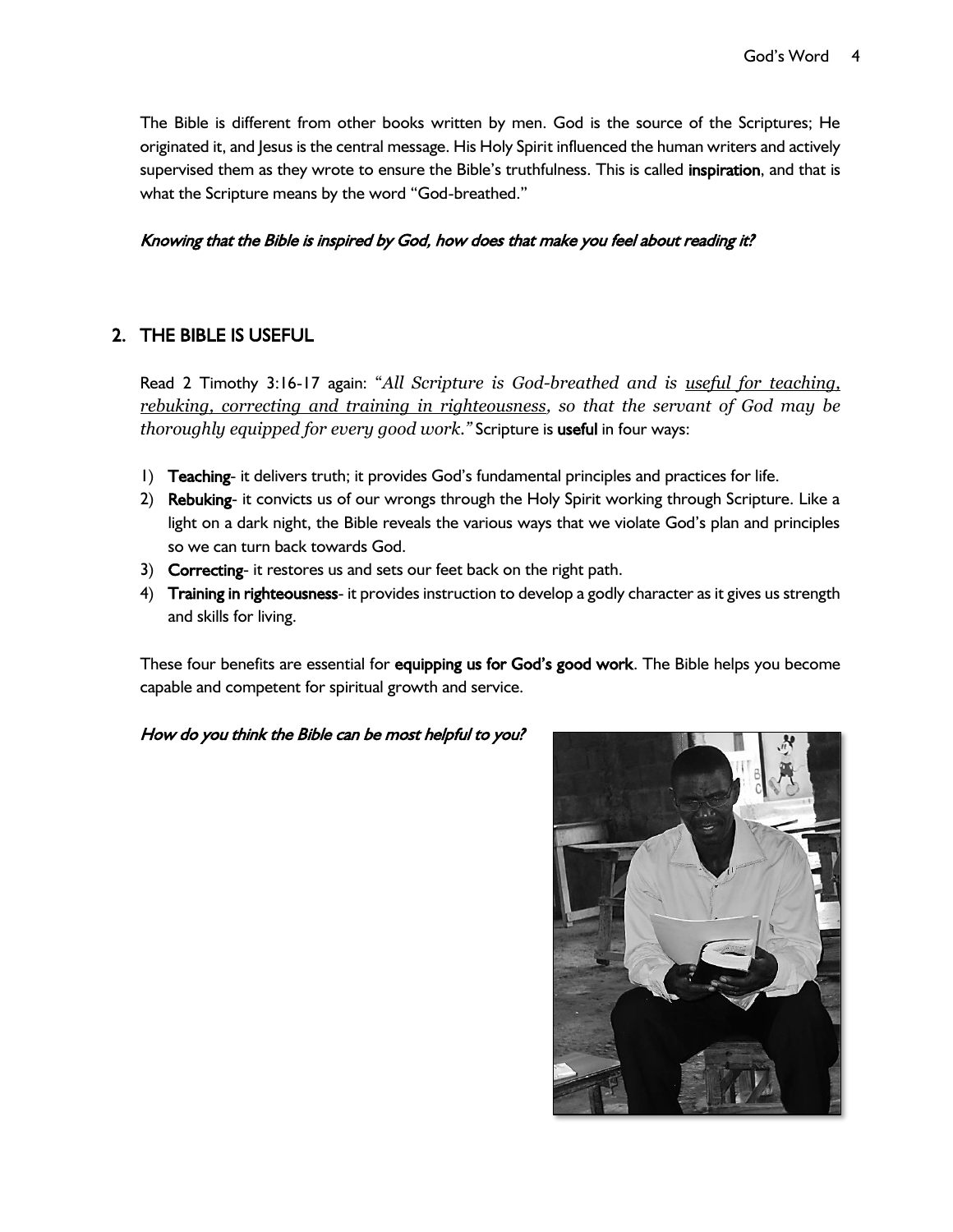#### 3. THE BIBLE HELPS US

 $\overline{a}$ 

Psalm 119 praises God for wonderful His Word. The following chart lists seven benefits for your life from the Bible. Read these verses and write the benefits that you observe about God's Word in the spaces provided.

| <b>PSALM 119</b>                                              | <b>BENEFITS</b> |
|---------------------------------------------------------------|-----------------|
| $^{9}$ How can a young person stay on the path of purity?     |                 |
| By living according to your word.                             |                 |
| $^{28}$ My soul is weary with sorrow;                         |                 |
| strengthen me according to your word.                         |                 |
| $\frac{50}{3}$ My comfort in my suffering is this:            |                 |
| Your promise preserves my life.                               |                 |
| $52$ I remember, Lord, your ancient laws,                     |                 |
| and I find comfort in them.                                   |                 |
| $130$ The unfolding of your words gives light;                |                 |
| it gives understanding to the simple.                         |                 |
| <sup>138</sup> The statutes you have laid down are righteous; |                 |
| they are fully trustworthy.                                   |                 |
| <sup>143</sup> Trouble and distress have come upon me,        |                 |
| but your commands give me delight.                            |                 |

\* **Special Note-** in Haiti, many people do not have access to a personal Bible, and others have never learned to read. If these are problems for you, we are sensitive to your needs, and so is God. Many early Christians did not have personal Bibles and were unable to read also. Even today, many believers around the world cannot read, but **they are growing in their relationship with Jesus**. They grow because they participate in the life of the Church where they hear God's Word taught.

If you do not own a Bible, ask God and your church to help you get one. Until you can obtain one, it is very important that you participate in your church and a Bible study where the Word of God is faithfully read, preached, and taught. If reading is impossible or difficult, you also must find places where you can hear the Word of God and get your questions answered by talking with other Christians.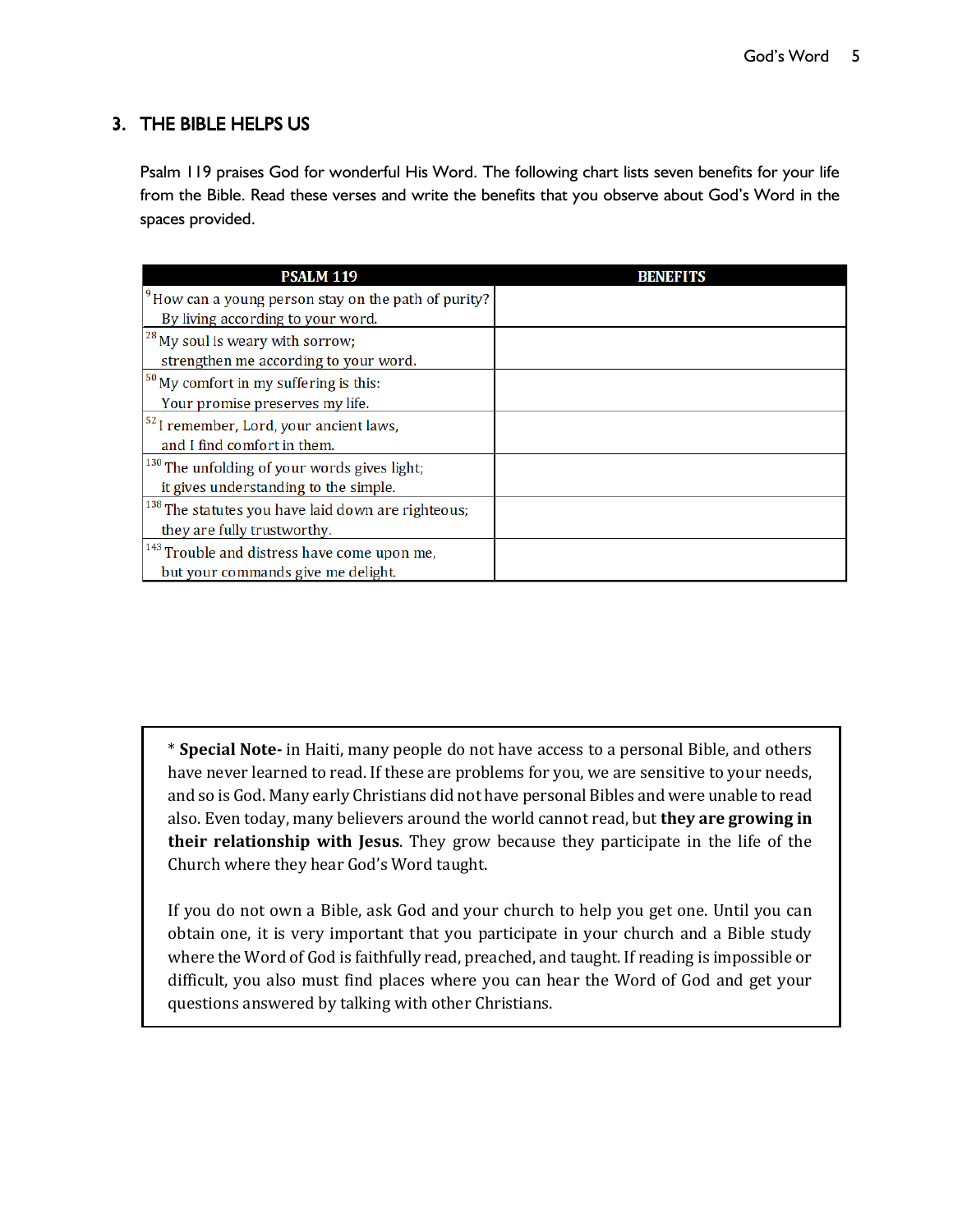## GROWING INWARD: HOW TO READ GOD'S WORD



When you make reading God's Word a regular part of your daily life, you will experience His life-changing power. Beginning a new habit takes patience and practice. In this section, you will learn some practical steps to help you start reading the Bible. There are several ways to study the Bible. For centuries, Christians around the world have developed these practices and taught them to others. This is one of those methods.

#### 1. BEFORE YOU READ GOD'S WORD

- ❖ Prepare to Meet with God- before you begin to read the Bible, come to it with the awareness that you are going to meet with God and that you will allow Him to speak to you. One ancient Christian leader said, "Whenever you read the Gospel, Christ Himself is speaking to you, and while you read, you are praying and talking to Him" (Bishop Tikhon of Zadonsk). The Bible promises, *"Come near to God and he will come near to you" (James 4:7)*.
- ❖ Create a Time and Place- set aside a special time and a place to meet with God. You can read the Bible at any time and in any location. But having a consistent time and a private, familiar place will help support your encounter with God. Some like the morning hours before others are awake when it is quiet and before the day gets busy. Others prefer nighttime before going to bed when their bodies and minds are at rest. Whatever time you prefer, most Christians find it useful to do it at the same time and place every day to help develop a regular discipline.
- ❖ Develop a Plan- many new Christians do not know where to begin when reading the Bible. A good starting place is in the New Testament with the Gospel of John. As you read more, then study the other books in the Old and New Testaments. Read small portions at a time. You do not need to rush. Your purpose is to hear from God.

#### 2. READING GOD'S WORD

- ❖ Pray- before you start reading, quiet your spirit and open your heart and head to God by offering a simple prayer. Ask God to speak to you and to give you the ability to hear Him. Ask Him for the strength to do what He says. Be open to allowing the Holy Spirit who inspired the writing of the Word to inspire your heart.
- ❖ Read- select a small portion of Scripture, a chapter or less will be sufficient. Read it slowly, meditatively, prayerfully. This is not a race to see how much you can read. It is a private, sacred time to carefully hear from God and to respond to His message to you. Read the passage more than once, sensing words and phrases that speak to you or promises that hold special meaning. Remember, "*All Scripture is God-breathed and is useful for teaching, rebuking, correcting and training in righteousness"* (*2 Timothy 3:16).*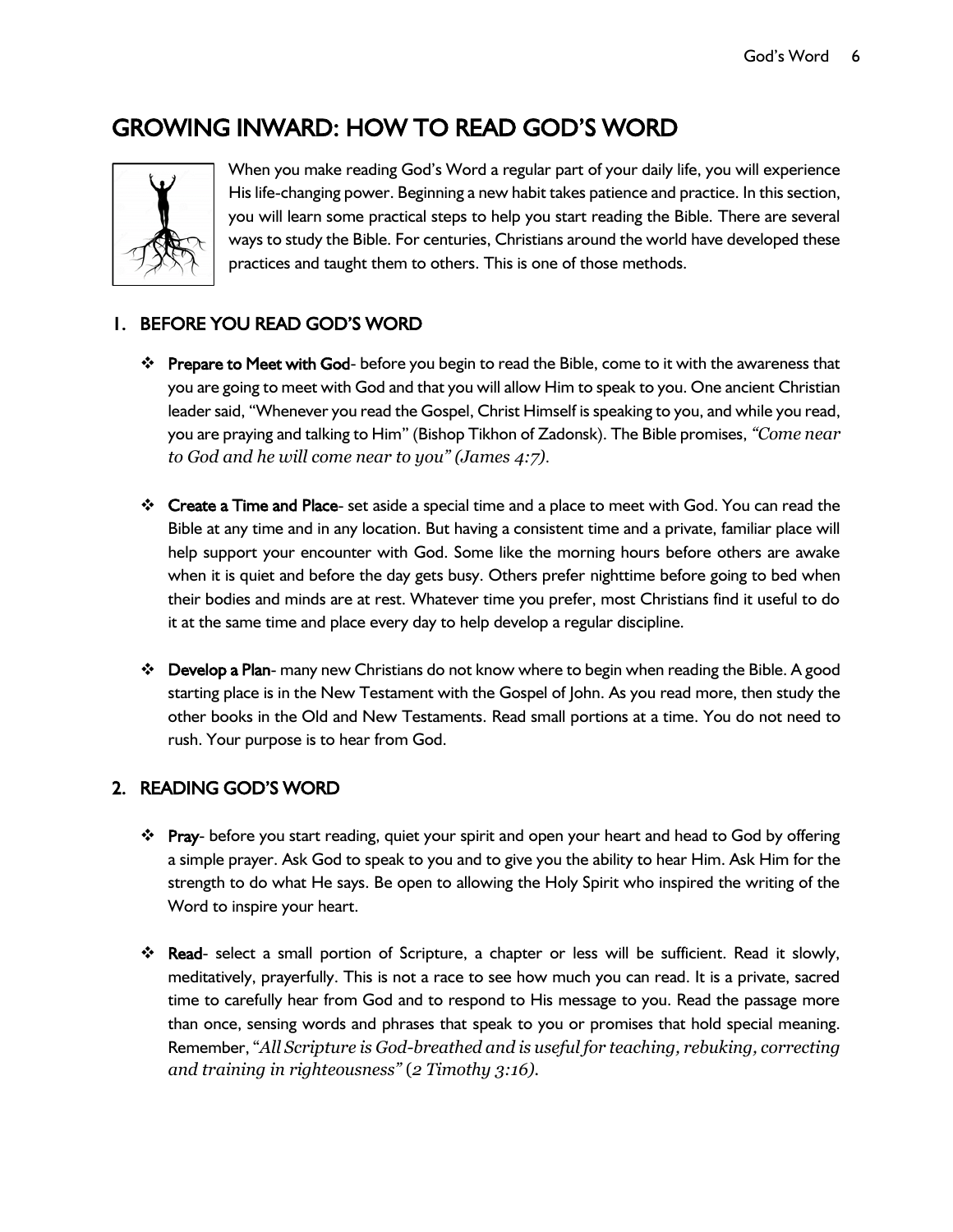- ❖ Reflect- silently spend some time and allow the Word to penetrate your heart. Scripture says, *"Blessed is the one . . . whose delight is in the law of the Lord, and who meditates on his law day and night."* (*Psalm 1:1-2*). You might want to ask yourself these questions: (1) What does this say about God's nature? (2) What does it say about human nature? (3) What does it say about how God relates to people? (4) What does it suggest about how I might pray? (5) What does it say about what I must do?
- ❖ Respond- now that you have opened your heart to God's Word, make it your intention to do God's will. Be open to what God wants to do in every area of your life: your outer life, your activities and relationship with others, and your inner life, your attitudes, intentions, and commitments. Respond with a personal prayer. Convert the words of Scripture into a prayer resolving to do God's will with the help of the Holy Spirit. William Law said, "When in reading Scripture you meet with a passage that seems to give your heart a new motion toward God, turn it into a petition, and give it a place in your prayers."

#### 3. PRACTICE READING THE WORD

Try practicing this method of reading with 1 Corinthians 13. Carefully follow each step.

- ❖ Pray- sit quietly for a moment. Silently open yourself to God with a simple prayer. Ask God to speak to you and to give you the ability to hear Him.
- ❖ Read- read 1 Corinthians 13:4-8 slowly and prayerfully. Read it again; carefully listen and notice special words, phrases, and promises. If you do not know what a word means, do not worry. Focus on the words God is showing you.

*Love is patient, love is kind. It does not envy, it does not boast, it is not proud. It does not dishonor others, it is not self-seeking, it is not easily angered, it keeps no record of wrongs. Love does not delight in evil but rejoices with the truth. It always protects, always trusts, always hopes, always perseveres. Love never fails.* 

- ❖ Reflect- sit in silence and carefully consider what God is saying to you. Consider what "love" means. How is God speaking to you about:
	- *patience*
	- *kindness*
	- *not envying*
	- *not boasting*
	- *not being proud*
	- *not dishonoring others*
	- *not being self-seeking*
	- *not being easily angered*
	- *not keeping a record of wrongs*
	- *rejoicing in truth and not evil*
	- *protection*
	- *trust*